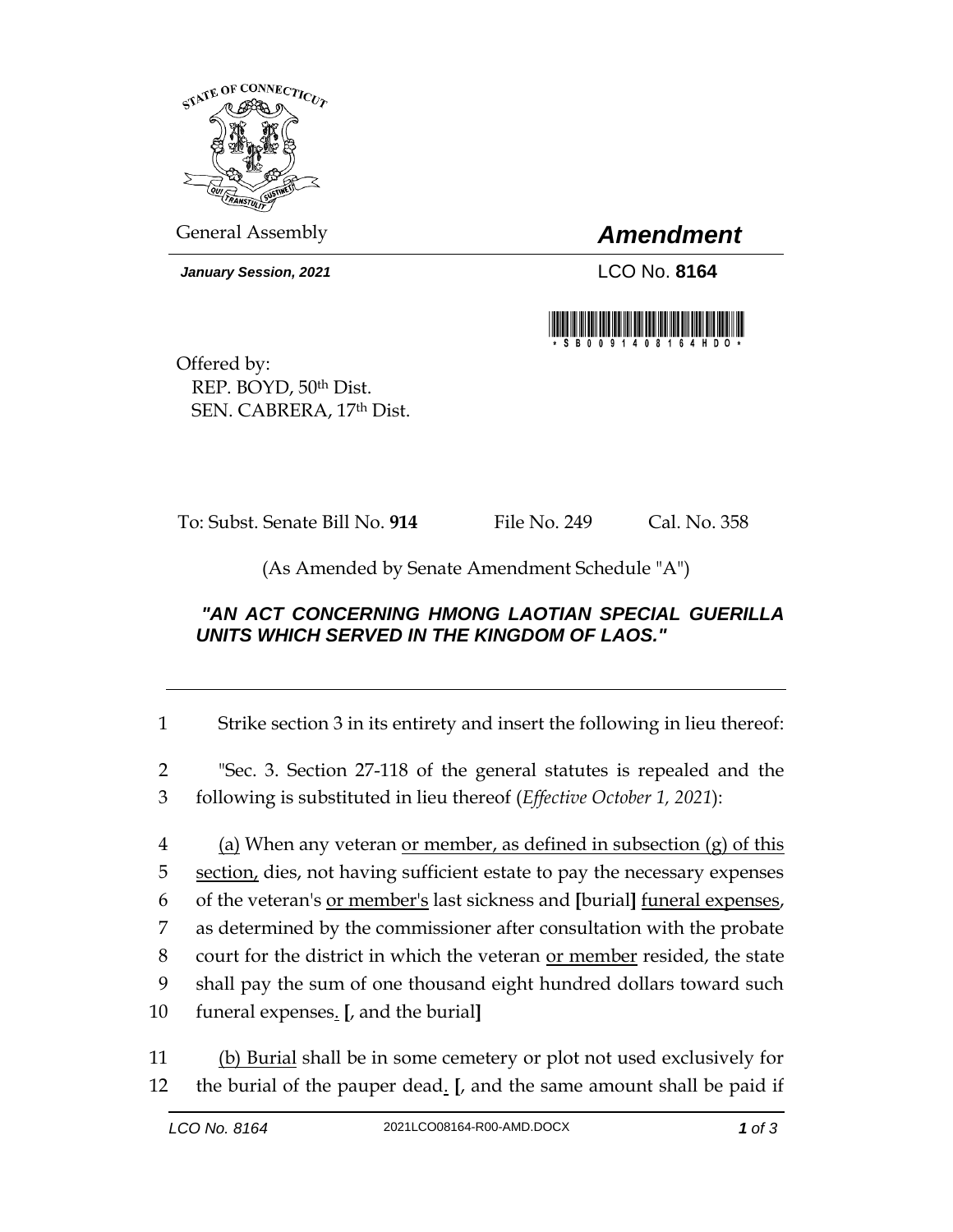## the body is cremated, but no**]**

 (c) No amount shall be paid for **[**the**]** funeral expenses **[**for burial or cremation**]** unless claim therefor is made within one year from the date of death, except that in cases of death occurring abroad, such claim may 17 be made within one year after the remains of such veteran or member have been interred in this country. No provision of this section shall prevent the payment of the sum **[**above named for the burial of any person, otherwise entitled to the same,**]** under subsection (a) of this section for funeral expenses on account of **[**such**]** the burial of such 22 veteran or member being made outside the limits of this state.

23 (d) Upon satisfactory proof by the person who has paid or provided for the funeral **[**or burial expense**]** expenses to the commissioner of the 25 identity of the deceased veteran, the time and place of the deceased's death and burial and the approval thereof by the commissioner, **[**said**]** the sum **[**of one thousand eight hundred dollars**]** under subsection (a) 28 of this section shall be paid by the Comptroller to the person who has paid the funeral **[**or burial expense or, upon assignment by such person, to the funeral director who has provided the funeral**]** expenses.

 (e) (1) Upon satisfactory proof by the person who has paid or provided for the funeral expenses to the commissioner of the identity of the deceased member, the time and place of the deceased member's death and burial and the approval thereof by the commissioner, the sum under subsection (a) of this section shall be paid by the Comptroller to the person who has paid the funeral expenses.

 (2) The person who has paid or provided for the funeral expenses shall provide to the commissioner (A) an affidavit stating (i) when the deceased member served, (ii) where the deceased member served, (iii) 40 the unit in which the deceased member served, and (iv) the capacity in which the deceased member served; (B) any available corroborating witness affidavits; (C) any available official documentation of service; and (D) any other documents supporting the affidavit.

(f) Whenever the Comptroller has lawfully paid any sum toward the